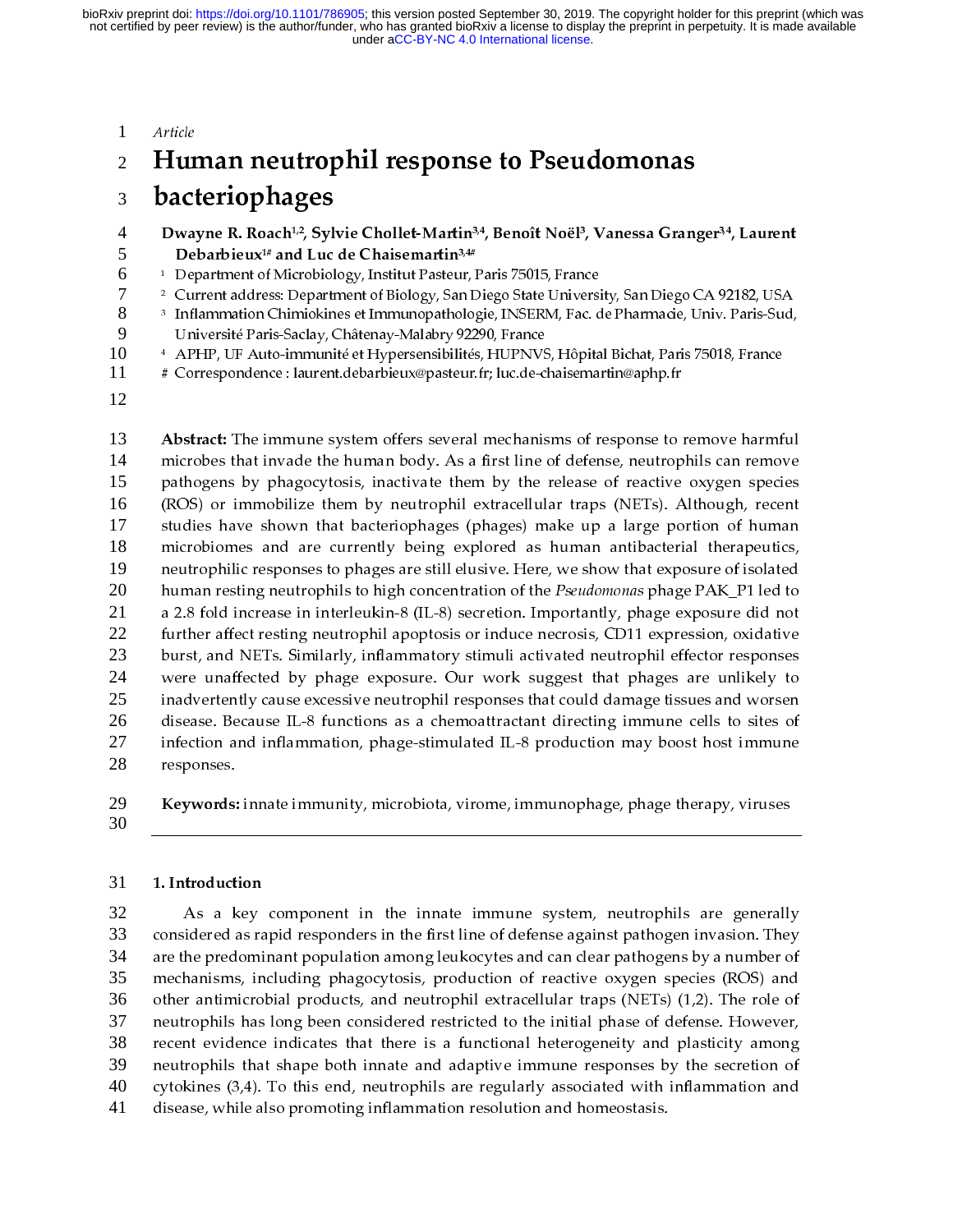42 The human microbiota is the aggregate of more than 100 trillion symbiotic microorganisms that live on and within the body, including bacteria, archaea, eukaryotic 43 viruses and bacteriophages (phages)  $(5,6)$ . It is now acknowledged that the human 44 microbiota affects host physiology to a great extent, including host immunity and 45 homeostasis  $(5,7)$ . Recently, resident phages  $-$  a diverse group of viruses that infect bacteria 46 - community structure and composition have been shown to be altered during 47 inflammatory diseases, such as inflammatory bowel disease  $(8,9)$ , periodontal disease  $(10)$ 48 and diabetes (11). Although phages are not human pathogens, Duerkop and Hooper<br>hypothesize that phages may also trigger antiviral defenses (6) because they can elicit 49 and diabetes (12). Thereager progress are not human pathogens, Duerkop and Hooper<br>hypothesize that phages may also trigger antiviral defenses (6) because they can elicit<br>immune responses (12). More recently, phages were pr 50  $\lim_{t \to \infty}$  for the phages were proposed to be implicated in the immune responses (12). More recently, phages were proposed to be implicated in the efficacy of fecal microbiota transplantations (13). This suggests phages 51 efficacy of fecal microbiota transplantations (13). This suggests phages have an unidentified<br>role in affecting host immunity. 52 53

Moreover, phages has been proposed as a human antibacterial therapy, namely phage Moreover, phages has been<br>therapy, to address the rise of 54 Moreover, phages the rise of multidrug resistant infections (14,15). The mechanism by<br>th phages exert their therapeutic action has generally been considered to be via their 55 which phages exert their therapeutic action has generally been considered to be via their 56 capacity to lyse bacterial cells. However, studies have shown that phages and the innate 57 immune system work synergistically to eliminate bacterial infections  $(16.17)$ . Interestingly, 58 neutrophils were deemed necessary for the successful phage therapy in an animal model 59  $(17)$ . Neutrophils may be keystone in determining the outcome of phage therapy; however, phage-neutrophil interactions are poorly studied. 60 (17). Neutrophils may be keystone in determining the outcome of phage therapy; however, 61

 $\overrightarrow{p}$  are positive the interactions betw<br>neutrophils and the *Pseudomonas aeruginosa* infec 62 neutrophils and the Pseudomonas aeruginosa infecting phage PAK\_P1. We also determine 63 the effect of phage exposure while activated neutrophils respond to several biological and 64 chemical inflammatory stimuli. 65

## expanding inflammations of the minimum stimuli.<br>
66 2. Materials and Methods

#### 67 2.1. Bacteria and phage culture

68 P. aeruginosa strain PAK was cultured in Luria Broth (LB; BD Biosciences) at 37°C. The pseudomonas phage strain PAK\_P1 (17) was propagated on PAK grown in LB medium 69 and purified following cesium chloride density gradient ultracentrifugation (18). After 70 buffer (10mM Tris, 150mM NaCl, pH 7.5) dialysis, phages were passaged 3x through an 71 endotoxin removal spin column (EndoTrap, Hyglos) to obtain residual endotoxin levels 72  $\le$ 1.5 EU mL<sup>1</sup> (EndoZyme II recombinant factor C, Hyglos). Phage stocks were 0.22  $\mu$ m filter  $1.5$  EU mL<sup>-1</sup> (EndoZyme II recombinant factor C, Hyglos). Phage stocks were 0.22  $\mu$ m filter<br>
74 sterilized and enumerated on PAK. Before experimentation, phage numbers were adjusted 74 in Hank's balanced saline solution (HBSS no calcium, no magnesium; Fisher Scientific). 75

## in Hank's balanced saline solution (HBSS no calcium, no magnesium; Fisher Scientific). 76 2.2. Neutrophil isolation and stimulation

77 Neutrophils were separated from human peripheral blood collected from healthy donors on EDTA by negative magnetic sorting (MACSxpress, Miltenyi Biotec) according to 78 manufacturer's instructions. Neutrophils were washed and resuspended at 3x10<sup>6</sup> mL<sup>-1</sup> in<br>80 HBSS, and purity >98% and viability >99% was confirmed by flow cytometry. Equal<br>81 volumes of phage solution or buffer control an 80 HBSS, and purity >98% and viability >99% was confirmed by flow cytometry. Equal volumes of phage solution or buffer control and neutrophils were mixed to give a final 81 neutrophil concentration of  $1.5x10^6$  mL<sup>-1</sup>. Inflammatory responses were triggered with neutrophil concentration of  $1.5x10^6$  mL<sup>-1</sup>. Inflammatory responses were triggered with<br>
83 either 25 nM phorbol myristate acetate (PMA), 5 $\mu$ M calcium ionophore (A23187), 20 $\mu$ M<br>
84 platelet activating factor (PAF). 83 platelet activating factor (PAF),  $100\mu g/mL$  Zymosan A, 5 $\mu$ g mL<sup>-1</sup> Staphylococcus aureus auteus platelet activating factor (PAF),  $100\mu g/mL$  Zymosan A, 5 $\mu$ g mL<sup>-1</sup> Staphylococcus aureus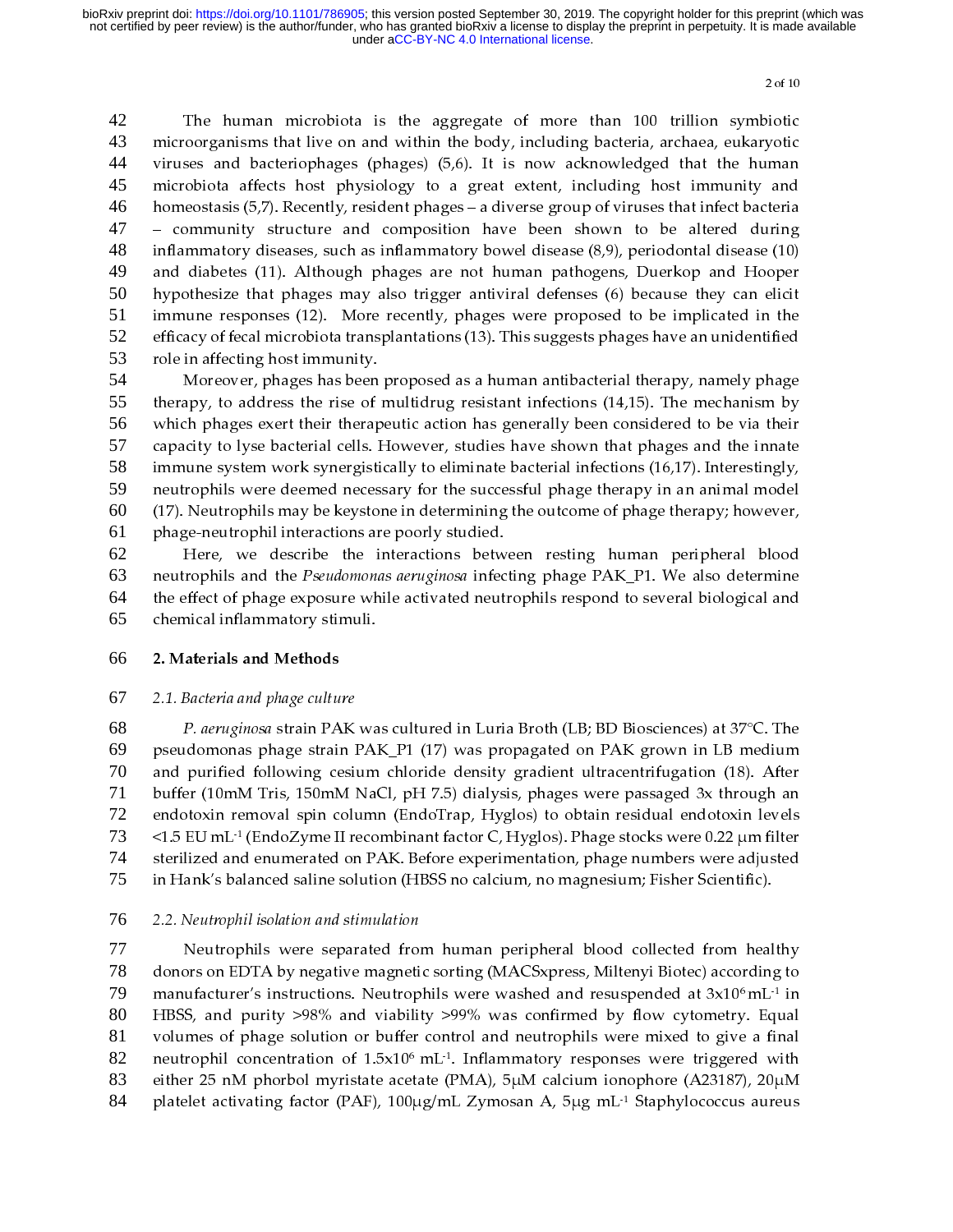85 peptidoglycan (PGN), or  $100\mu$ g mL<sup>-1</sup> ovalbumin/anti-ovalbumin immune complex at a 1:5<br>86 ratio in PBS. All stimuli were from Sigma-Aldrich. 86

e<br>87 2.3. Quantification of cell surface CD11b expression

88 Neutrophil CD11b expression was measured after 15 min saturation in 4% BSA PBS and membrane staining with PE-conjugated anti-CD11b (Becton-Dickinson) for 30 min at 89  $4^{\circ}$ C in darkness. Mean fluorescence intensity (MFI) of washed cells was measured on an 90 Attune Nxt cytometer (ThermoFisher). 91

### Attune Nxt cytometer (ThermoFisher). 92 2.4. Phagocytosis quantification

93 Neutrophil phagocytosis was measured after 90 min incubation in darkness with increasing concentrations of pHrodo Red Zymosan BioParticles (ThermoFisher) conjugates 94 at 5-50  $\mu$ g mL<sup>-1</sup>, as per supplier's instructions. Phagocytosis was monitored by an increase<br>96 in particle fluorescence in acidic compartments using flow cytometry. 96

### in particle fluorescence in acidic compartments using flow cytometry. 97 2.5. Oxidative burst response

98 ROS production was measured by chemiluminescence as previously described (19).<br>Briefly, cells were incubated with phage with or without noxious stimuli for 40 min at  $37^{\circ}$ C 99 in the presence of 100 mM luminol in a 96-well microplate (Corning). A TristarTM LB941 100 microplate reader (Berthold Technologies) measured luminescence every 1 min and area 101 under the curve (AUC) was calculated for each sample tested in triplicate. 102

under the curve (AUC) was calculated in the curve of the curve in the curve of the curve of the curve of the curve of the curve of the curve of the curve of the curve of the curve of the curve of the curve of the curve of

104 Extracellular DNA release was measured by Sytox Green fluorescence, as described previously (19). Briefly, the neutrophils were incubated with phage with or without

105

inflammatory stimuli in presence of  $5 \mu M$  of Sytox Green (Fisher Scientific) in a 96-well 106

microplate (Corning) and samples were tested in triplicate. A microplate reader measured 107

DNA release over 3 h and background fluorescence was subtracted from values. 108

109 2.7. Interleukin-8 (IL-8) production

110 Neutrophils were cultured for 18 h at 37°C in the presence of phages, alone or with PAF or PGN to stimulate the neutrophils. IL-8 levels were measured in cell-free culture 111 supernatant by ELISA (hIL-8 Quantikine kit, Bio-techne), according to manufacturer's 112 instructions, and measured on a Multiskan EX spectrophotometer (Thermo Labsystems). 113

instructions, and measured on a Multislation EX spectrometer (Thermo Labsystems).<br>2.8. Apoptosis and necrosis 114 2.8. Apoptosis and necrosis

115 Neutrophils were incubated with phages for up to 18 h at 37°C. Cell apoptosis and necrosis were measured by annexin V/ 7-AAD (Annexin V Apoptosis Detection Kit I, BD 116 Pharmingen), according to the manufacturer's instructions. Cell viability was also evaluated using Trypan blue (Sigma-Aldrich) staining. 117 118

evalue (Sigma-Aldrich) statistical analyses<br>
119 2.9. Statistical analyses

120 Experimental groups were analyzed by Mann and Whitney unpaired U-test and Kruskal-Wallis test. Results are shown as mean ±SEM. A p-value < 0.05 was considered statistically significant. 121 Statistically significant. Results are shown as means of  $\frac{1}{\sqrt{2}}$ 122  $s_{\text{max}}$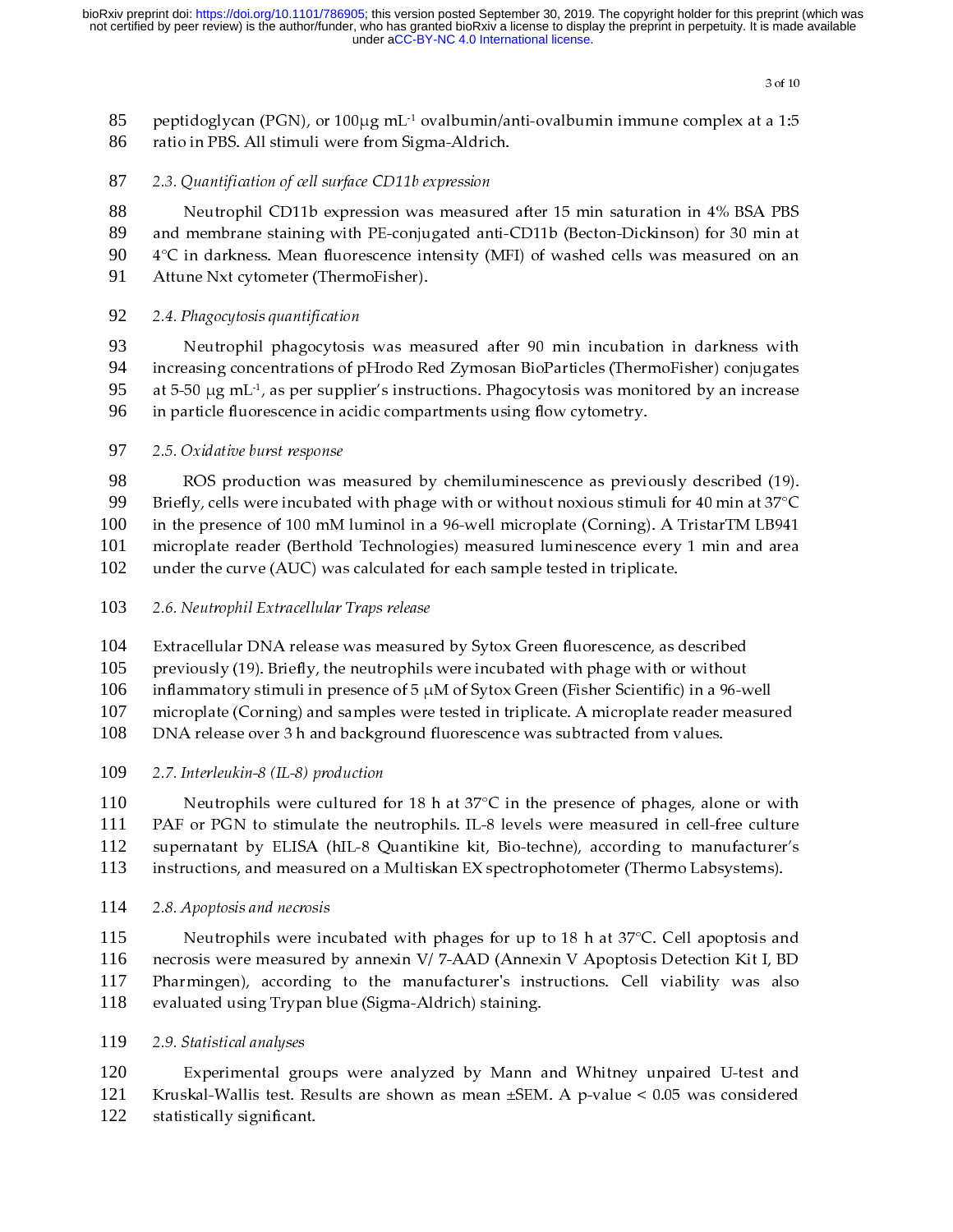#### 123 2.10. Ethics statements

124 Fresh whole blood samples were collected from healthy blood donors who gave their oral consent, in agreement with the French regulations and provided by Etablissement Français du Sang. 125 oral consent, in agreement with the French regulations and provided by Etablissement 126

## $127$  3. Results

#### 128 3.1. Neutrophilic response to phages

129 We first established the characteristic neutrophil activities towards purified phage PAK\_P1 compared to the HBSS diluent control. Phage PAK\_P1 was found to not have a significant effect on neutrophil apoptosis after either 130 exact the HBSS discussed to the HBSS difference of the HBSS discussed in the HBSS discussed in the HBSS discussed in co-incubations (Fig. 1a & b). In addition, phages did not induce necrosis, even at the high 131  $\overrightarrow{c}$  o-incubations (Fig. 1a & b). In addition, phages did not induce necrosis, even at the high<br>cell:phage ratio of 1:10,000 (Fig. 1c and Suppl. Fig. 1). Phages also did not significantly 132 cell: phage ratio of  $1:10,000$  (Fig. 1c and Suppl. Fig. 1). Phages also did not significantly 133 induce neutrophils to upregulate CD11b cell surface expression (Fig. 1d), which regulates 134 leukocyte adhesion and migration. Fig. 1e shows that phages did not induce ROS 135 production, which is a crucial reaction that occurs in neutrophils to degrade internalized 136 particles and microbes. Neutrophils have also been shown to kill pathogens outside of the 137 cell, rather than engulfing them. This occurs by neutrophils releasing web-like structures of 138 chromatin and granules, called NETs (1). Phage PAK\_P1 alone did not trigger NETs (Fig. 139 1f). Together, this suggests human neutrophils were unresponsive to phage  $PAK_P1$ . 140 However, we found that neutrophils secreted 2.8 fold higher amounts of IL-8 after 18 h of 141 co-incubation with phage  $PAK_P1$  when at the 1:10,000 cell:phage ratio compared to the 142 control (Fig. 1g). Because IL-8 is involved in neutrophil activation and chemoattraction of 143 other immune cells, human neutrophils may sense phage virions as foreign invaders. 144

## other immune cells, human neutrophile may sense phage virions as foreign invariants.<br>145 3.2. Neutrophilic responses to inflammatory stimuli are not influenced by phages

146 We then tested if phage exposure caused an overly lively neutrophil response towards inflammatory chemical (PMA and A23187), microbial (PGN and Zymosan), soluble 147 immune complexes, and PAF stimuli. Phage PAK P1 exposure did not affect the percent of 148 pHRodo positive cells at either a low (5µg mL<sup>1</sup>) or high (50µg mL<sup>1</sup>) Zymosan coated 149 pHRodo positive cells at either a low (5 $\mu$ g mL<sup>-1</sup>) or high (50 $\mu$ g mL<sup>-1</sup>) Zymosan coated 150 particle dose (Fig. 2a), which suggests phagocytosis was not perturbed. Furthermore, 150 phage exposure did not alter ROS production in response to Zymosan or PMA (Fig. 2b). 151 Indeed, the combination of phages and an inflammatory stimulus could induce a more 152 exuberant response like NETs (1). However, co-incubation did not change the amount of 153 extracellular chromatin released from neutrophils in response to both strong (PMA and 154 A23187) and weak (PAF and IC) stimuli (Fig. 2c and 2d, respectively). Interestingly, 155 activated neutrophil IL-8 production in response to PAF and PGN did not increase with 156 phage exposure (Fig. 2e), despite phages alone causing an increase in IL-8 production in 157 resting neutrophils (Fig. 1g). Nevertheless, our results suggest that phage PAK P1 158 exposure neither enhances nor dampens activated neutrophil responses. 159 exposure neither enhances nor dampens activated neutrophil responses.<br>The contraction of the contraction of the contraction of the contraction of the contraction of the contraction

160

#### 161 4. Discussion

162 In this study, we show that a high concentration of purified *Pseudomonas* phage PAK\_P1 can trigger low IL-8 production in freshly isolated human blood neutrophils. 163 Nonetheless, phage exposure did not further affect resting neutrophil apoptosis or induce 164 necrosis, CD11b expression, oxidative burst, and NETs. Similarly, activation-induced 165 necrosis, CD11b expression, oxidative burst, and NETs. Similarly, and NETs. Similarly, activation-induced burs<br>The similar line of the Similar line of the Similar line of the Similar line of the Similar line of the Simila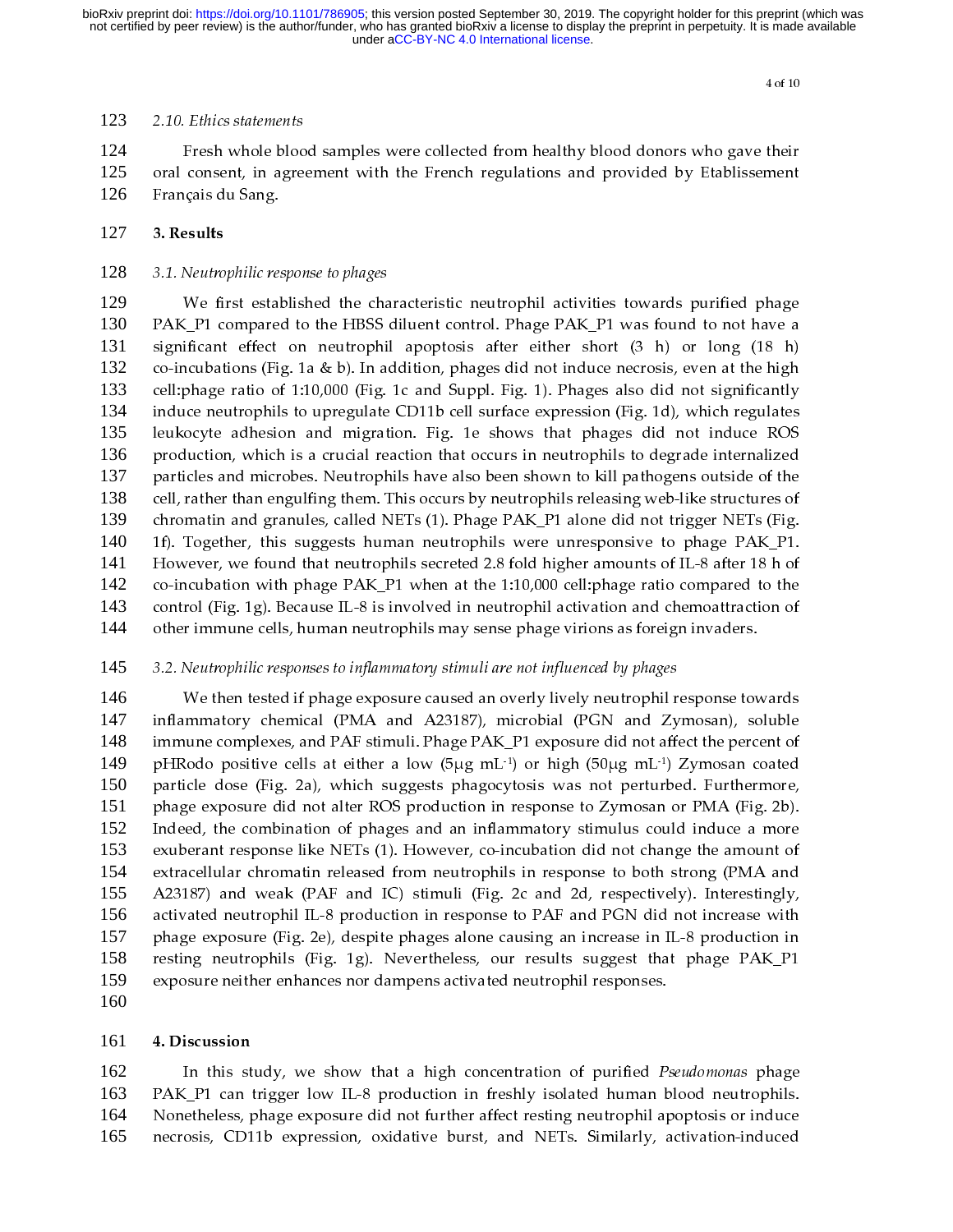166 neutrophil effector responses were unaffected by phage exposure. Our findings agree with those from Borysowski et al. who similarly found that exposure to the *Staphylococcus aureus* 167 phage  $A3/r$  did not increase granule marker expression in neutrophils (20). However, 168 another study found that exposure to the E. coli phage T4, elicited a weak neutrophil 169 oxidative burst (21). Furthermore, Miedzybrodzki et al. showed that co-exposure of the 170 phage T4 with either E. coli or LPS derived from E. coli, had the beneficial effect of 171 dampening neutrophil ROS production (22). Neutrophil antiviral defense remains 172 controversial because it mediates both detrimental and beneficial effects to the host (23).<br>Human neutrophils generally cannot sense DNA viruses, largely because of lacking 173

controversial because it mediates both determinental and beneficial effects of lacki<br>the DNA sensing Toll-like receptor 9 (23). DNA phages are the most abundant viruses 174  $\overline{\text{P}}$ DNA sensing Toll-like receptor 9 (23). DNA phages are the most abundant viruses in<br>obiomes and are used as therapeutic agents; therefore, it is unlikely neutrophils sense 175 microbiomes and are used as therapeutic agents; therefore, it is unlikely neutrophils sense 176 phages by their DNA content. Despite that, neutrophils have been implicated in the anti 177 DNA-viral immune response (23). For example, herpes simplex virus (HSV) can cause a 178 rapid neutrophil infiltration to the site of infection, and neutrophil depletion results in 179 increased HSV load (24). Epstein-Barr virus (EBV) induces IL-8 production in neutrophils, 180 which was found to be dependent on the interaction between the viral envelope and cell 181 surface (25). A major difference however is that DNA phages lack a viral envelope. Another 182 key difference is that HSV and EBV elicits neutrophilic effector responses (e.g., apoptosis 183 and oxidative burst) in parallel to IL-8 production (24,25). This was not observed during phage PAK\_P1 exposure. 184 185

A caveat of deciphering anti-phage immune response is that phages propagate in phage PAK\_P1 exposure. 186 A caveat of deciphering and pange immune response is that panges propagate in<br>The case is that phages in that phages is that is that phages phages pressing<br>bundance of bacteria-specific receptors, including the endotoxin ( 187 an abundance of bacteria-specific receptors, including the endotoxin (i.e. LPS) sensing 188 Toll-like receptor  $4$  (1). Thus, trace amounts of LPS in the phage preparation might be 189 responsible for IL-8 secretion in neutrophils (26). However, LPS tends to enhance 190 neutrophil sensitivity to subsequent inflammatory stimuli (27), which was not observed 191 after exposure to the phage PAK\_P1 preparation. It has also been shown that phage tail 192 fibers can bind free LPS making it less inflammatory (28), which could thereby scavenge 193 trace endotoxin after the LPS removal procedures used in this study during phage purification. 194 195

Although neutrophils are the first and predominant immune cell population recruited r<br>Althoug<br>to an affected 196 although in the first after infection, it remains unclear if this occurs when triggered by phage<br>als. Importantly, our results suggest that phages are unlikely to stimulate neutrophils 197 signals. Importantly, our results suggest that phages are unlikely to stimulate neutrophils 198 to inadvertently release their intracellular toxic contents and cause collateral tissues 199 damage. As a major component of the human microbiota (6), phages do not appear to play 200 a major role in diseases where neutrophils have been implicated  $(29,30)$ . As antibacterial 201 therapeutic agents, phages have been shown to work in concert with neutrophils to cure 202 bacterial infection (17). But, phages do not appear to enhance neutrophil effector responses 203 during treatment. However, because IL-8 has other biological functions besides a central 204 role in inflammation, such as immune cell chemotaxis, angiogenesis, and hematopoiesis (4), phage-stimulated IL-8 production may boost immune responses. 205 phage-stimulated IL-8 production may boost immune responses.<br>The interaction between human immune cells and phages that either make up part of 206

phage-statement is a production may be considered IS-and phages the<br>the human microbiota or are administered as human 207 the human microbiota or are administered as human therapeutics, remains 208 underappreciated. A better understanding of phage-stimulated immune responses could 209 open new treatment options for infectious and inflammatory diseases. 210 open new treatment options for inflammations for inflammations  $\frac{1}{2}$ 

211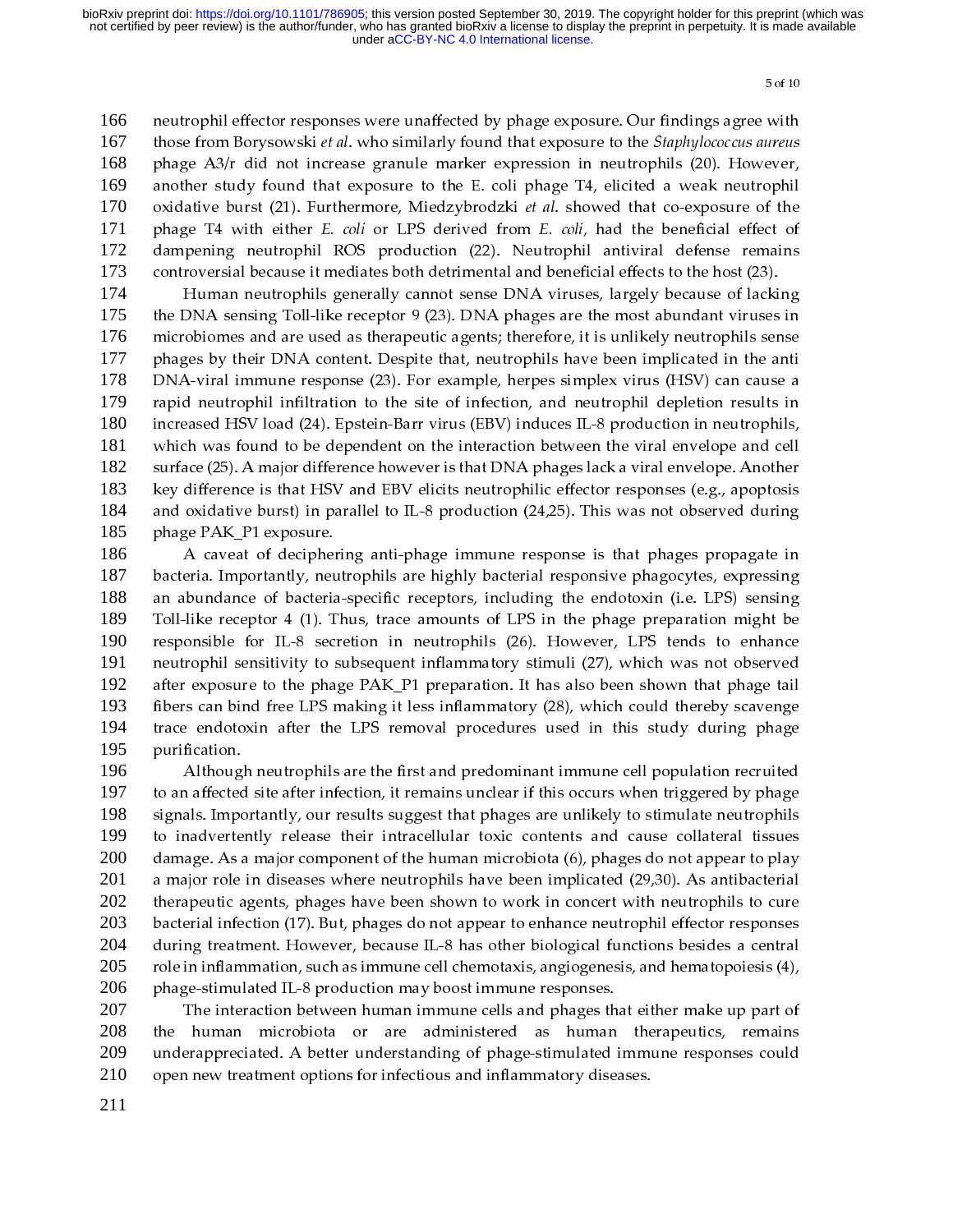- 
- 212 Author contributions: DRR, SCM, LDC and LD jointly conceived the experiments. DRR, 213 BM, and LDC performed experiments. DRR, SCM, LDC and LD analyzed the data and prepared the manuscript. 213 BM, and LDC performed experiments. DRR, SCM, LDC and LD analyzed the data and<br>214 prepared the manuscript.<br>215 Funding: DRR was supported by a postdoctoral fellowship from the European Respiratory
- 214
- prepared the manuscript.<br>**Funding:** DRR was suppo
- 215 Funding: DRR was supported by a postdoctoral fellowship from the European Respiratory<br>216 Society (reference RESPIRE-2015-8416). LD was supported by Fondation EDF.<br>217 Guillette Alexandr Carlos III and a controller t 216
- Solution (referrence Research was concentrated by Fondation EDF.<br>Conflicts of Interest Statement: The authors declare that the research was concentration of
- 217 Conflicts of Interest Statement: The authors declare that the research was conducted in the<br>218 absence of any commercial or financial relationships that could be construed as a potential<br>219 conflict of interest. 218
- conflict of interest. 219

### conflict of interest.<br>References

- 220 **References**<br>221 1. Kolaczko<br>222 Mature.re 221 222
- 223 224
- 225 226
- 227 228
- 229 230
- 231 232
- 233
- 234 235 236
- 237 238 239
- 240 241
- Nature reviews. Immunology, 13, 159-175.<br>
2. Brithmann, V., Weiss, D.S., Weinrauch, V. and Zychinasty, A. (2004) Neutrophil extracellular traps kill bacteria. Science (New York, N.Y.).303, 1532-1535.<br>
3. Leliefeld, P.H., K Brinkmann, V., Reichard, U., Goosmann, Zychlinsky, A. (2004) Neutrophil extracellu<br>Leliefeld, P.H., Koenderman, L. and Pillay,<br>Frontiers in immunology, 6, 471.<br>Tecchio, C. and Cassatella, M.A. (2016)<br>Seminars in immunology 2. Brinkmann, Lang, Hard, Cometa, The Philosophile extracellular traps kill bacteria. Science (New York, N.Y.), 303, 1532-1535.<br>
2. Leifeld, P.H., Koenderman, L. and Pillay, J. (2015) How neutrophils shape adaptive immume Leliefeld, P.H., Koenderman, L. and Pillay, J. (2015) How neutrophils shape adaptive immune responses.<br>Frechies in immunology, 6, 471.<br>Their in immunology, 28, 119-128.<br>Techies, C. and Cassaella, M.A. (2016) Neutrophil-der 1. Techio, C. and Glossellal, M.A., (2016) Ivela Collishers in the multiple increding of the Forechions C. and Cassatellal, M.A., (2016) Neutrophil-derived demokines on the road to immunity. Seminars in immunology, 28, 119 Tecchio, C. and Cassatella, M.<br>Seminars in immunology, 28, 119<br>Thaiss, C.A., Zmora, N., Levy, M.<br>65-74.<br>Duerkop, B.A. and Hooper, L.V.<br>Nat Immunol, 14, 654-659.<br>O'Hara, A.M. and Shanahan, F. (2<br>Norman, J.M., Handley, S.A., Seminars in immunology, 28, 119-128.<br>
5. Thaiss, C.A., Zmora, N., Levy, M. and Elinav, E. (2016) The microbiome and innate immunity. Nature, 535,<br>
6. Duerkop, B.A. and Hooper, L.V. (2013) Resident viruses and their interac Thaiss, C.A., Zmora, N., Levy, M. and 165-74.<br>
Duerkop, B.A. and Hooper, L.V. (2013<br>
Nat Immunol, 14, 654-659.<br>
O'Hara, A.M. and Shanahan, F. (2006)<br>
Norman, J.M., Handley, S.A., Baldridg<br>
Zhao, G., Fleshner, P. et al. (20 5.74.<br>
6. Duerkop, B.A. and Hooper, L.V. (2013) Resident viruses and their interactions with the immune system.<br>
7. Nat Immunol, 14, 654-659.<br>
7. Nature, N.A., Baldridge, M.T., Droit, L., Liu, C.Y., Keller, B.C., Kambal, A Duerk<br>Nat Im<br>O'Har,<br>Zhao,<br>Zhao,<br>Juerk and F.<br>Microley, M.<br>(2014)<br>Zhao,<br>T., Haiabet<br>Ameri<br>Ochs, immuu<br>Zuo, T., Wu, J.<br>difficil<br>Roach, immuu<br>Zuo, T., Wu, J.<br>difficil<br>Roach, Scienc Mat Immunol, 14, 654-659.<br>
8. OHraca, A.M. and Shanahan, F. (2006) The gut flora as a forgotten organ. EMBO Rep. 7, 688-693.<br>
8. Norman, J.M., Handley, S.A., Baldridge, M.T., Droit, L., Liu, C.Y., Keller, B.C., Kambal, A., O'Hara, A.M. and Shanaha<br>
Norman, J.M., Handley, S.<br>
Zhao, G., Fleshner, P. et al.<br>
disease. Cell, 160, 447-460.<br>
Duerkop, B.A., Kleiner, M.,<br>
and Hooper, L.V. (2018)<br>
Microbiol, 3, 1023-1031.<br>
Ly, M., Abeles, S.R., Boehr<br> 7. O'Hara, A.M. and Shanahan, F. (2006) The gut flora as a forgotten organ. EMBO Rep, 7, 688-693.<br>
8. Norman, J.M., Handley, S.A., Baldridge, M.T., Drich, L., Liu, C.Y., Keller, B.C., Kamba, A., Moma, Zhao, G., Fleshhner, 2. Zhao, G., Fleshner, P. et al., 2015) Disease-specific alterations in the enteric virone in inflammatory bowel<br>
disease. Cell, 160, 447-460.<br>
Duerkop, B.A., Kleiner, M., Paez Espino, D., Zhu, W., Bushnell, B., Hassell, B disease. Cell. 160. 447-460.<br>
disease. Cell. 160. 447-460.<br>
Duerkop, B.A., Kiener, M., P.Rez-Espino, D., Zhu, W., Bushnell. B., Hassell, B., Winter, S.E., Kyrpides, N.C.<br>
Duerkop, B.A., Kiener, M., P.Rez-Espino, D., Zhu, W muerkop, B.A., Kleiner, M.<br>Duerkop, B.A., Kleiner, M.<br>and Hooper, L.V. (2018)<br>Microbiol, 3, 1023-1031.<br>Ly, M., Abeles, S.R., Boehr<br>(2014) Altered oral viral ec<br>Zhao, G., Vatanen, T., Droi<br>T., Hamalainen, A.M. et<br>diabetes-s and Hooper, I..V. (2018) Murine colitis reveals a disease-associated bacteriophage community. Nation, Nicrobiol, 3, 1023-1031.<br>
10. Ly, M., Abeles, S.R., Boehm, T.K., Robles Skisaka, R., Naidu, M., Santiago Rodriguez, T. a Microbiol, 3, 1023-1031.<br>
Ly, M., Abeles, S.R., Beben, T.K., Robles-Sikisaka, R., Naidu, M., Santiago-Rodriguez, T. and Pride, D.T.<br>
(2014) Altered oral viral ecology in association with periodontal disease. mBio, 5, e0113 Ly, M., Abeles, S.R., Booky, M., Abeles, S.R., Book(2014) Altered oral viral<br>Zhao, G., Vatanen, T., D.<br>T., Hamalainen, A.M.<br>diabetes-susceptible chi<br>America, 114, E6166-E61<br>Ochs, H.D., Davis, S.D. immunodeficiency disez<br>Zu (2014) Altered oral viral ecology in association with periodontal disease. mBio, 5, e01133-01114.<br>
11. Zhoo, G., Vataren, T., Droit, L., Dar, A., Kostic, A.D., Poon, T.V., Vlamakis, H., Siljander, H., Harkonen, T., Harnal (2014) Alternation and Martin Contect or Alternation Capital Schottering Charlest Schottering A.M. et al. (2017) Intestinal virome changes precede autoimmunity dialetes-susceptible children. Proceedings of the National Aca 242 11. Hamalainen, A.M. et al. (2017) Intestinal vironne changes precede autoimmunity in type 1<br>
dialetes-suscptible children. Proceedings of the National Academy of Sciences of the United States of<br>
America, 114, 16166-E6175 243 244 245
- 246 247
- 248 249 250
- 251 252
- 253 254
- 255 256
- diabetes-susceptible children. Proceedings of the National Academy of Sciences of the United States of America, 114, E6166-E6175.<br>Anerica, 114, E6166-E6175.<br>Ochs, H.D., Davis, S.D. and Wedgwood, R.J. (1971) Immunologic res America, 114, E6166-E6175.<br>
Ochs, H.D., Davis, S.D., and Wedgwood, R.J. (1971) Immunologic responses to bacteriophage phi-X 174 in<br>
immunologicidency diseases: The Journal of clinical investigation, 50, 2559-2568.<br>
Zuo. T. Ochs, H.D., Davis, S.D. and<br>immunodeficiency diseases.<br>Zuo, T., Wong, S.H., Lam, Nu, J.C.Y. et al. (2018) Bac<br>difficile infection is associate<br>Roach, D.R. and Debarbieux<br>Sciences, 1, 93-103.<br>Kilcher, S. and Loessner,<br>micro 12. Roach, D.R., Lenn, K., Lenn, M. and Kim, J. (2011) Antibacterial efficials in methodic to start and the solid between the difficile infection is associated with treatment outcome. Gut, 67, 634-643.<br>
14. Roach, D.R. and Zuo, T., Wong, S.H., Lam, K., Lui, R., Cheung, K., Tang, W., Ching, J.Y.L., Ch<br>Wu, J.C.Y. et al. (2018) Bacteriophage transfer during faecal microbiota trans<br>difficile infection is associated with treatment outcome. Gut, 6 13. Italian issociated with treatment ductions are divided intervalsion in Clostridium difficile infection is associated with treatment outcome. Gut, 67, 634-643.<br>
14. Roach, D.R. and Debarbieux, L. (2017) Phage therapy: a difficile infection is associated with treatment outcome. Gut, 67, 634-643.<br>Roach, D.R. and Debarbieux, L. (2017) Phage therapy: awakening a sleeping giant. Emerging Topics in Life Sciences, 1, 93-103.<br>Ridcher, S. and Loes Roach, D.R. and Debarbieux, L. (2017) Phage therapy: awakening a sleepi<br>Sciences, 1, 93-103.<br>Kilcher, S. and Loessner, M.J. (2018) Engineering bacteriophages as<br>microbiology.<br>Tiwari, B.R., Kim, S., Rahman, M. and Kim, J. ( 15. Kilcher, S. and Loessner, M.J. (2018) Engineering bacteriophages as versatile biologics. Trends in microbiology.<br>
16. Tiwari, B.R., Kim, S., Rahman, M. and Kim, J. (2011) Antibacterial efficacy of lytic Pseudomonas<br>
ba Kilcher, S. and Lumicrobiology.<br>Tiwari, B.R., Kim,<br>Diwari, B.R., Kim,<br>bacteriophage in no<br>Roach, D.R., Leung<br>(2017) Synergy bet<br>therapy against an<br>Debarbieux, L., Led<br>Bacteriophages can<br>1096-1104. microbiology.<br>
16. Tiwari, B.R., Kim, S., Rahman, M. and Kim, J. (2011) Antibacterial efficacy of lytic Pseudomonas<br>
bacteriophage in normal and neutropenic mice models. J Microbiol, 49, 994-999.<br>
17. Roach, D.R., Leung, C microphage<br>Boach, D.R., L.<br>Boach, D.R., L.<br>(2017) Synergy<br>therapy agains<br>Debarbieux, L.<br>Bacteriophage<br>1096-1104. 16. The backeriophage in normal and neutropenic mice models. J Microbiol, 49, 994-999.<br>
16. Roach, D.R., Leung, C.Y., Henry, M., Morello, E., Singh, D., Di Santo, J.P., Weitz, J.S. and Debarbieux, L.<br>
16. (2017) Synergy be back, D.R., Leung, C.Y., Henry, M., Morello, E., Singh, D., Di Santo, J.P., Weit<br>(2017) Synergy between the host immune system and bacteriophage is esser<br>therapy against an acute respiratory pathogen. Cell host & microbe, 257 258 259
- (2017) Synergy between the host immune system and bacteriophage is essential for successful phage therapy against an acute respiratory pathogen. Cell host & microbe, 22, 38-47 e34.<br>18. Debarbieux, L., Leduc, D., Maura, D., (2017) Synchromagneous Call host & microbe, 22, 38-47 e34.<br>
Debarbieux, L., Leduc, D., Maura, D., Morello, E., Criscuolo, A., Grossi, O., Balloy, V. and Touqui, L. (2010)<br>
Bacteriophages can treat and prevent Pseudomonas a Therapy against and the respirator of the prevent process. A., Grossi, O., Balloy, Bacteriophages can treat and prevent Pseudomonas aeruginosa lung infectional and the state and prevent Pseudomonas aeruginosa lung infectio 260 Bacteriophages can treat and prevent Pseudomonas aeruginosa lung infections. J Infect Dis, 201, 1096-1104. 261  $B = 1096-1104.$ 262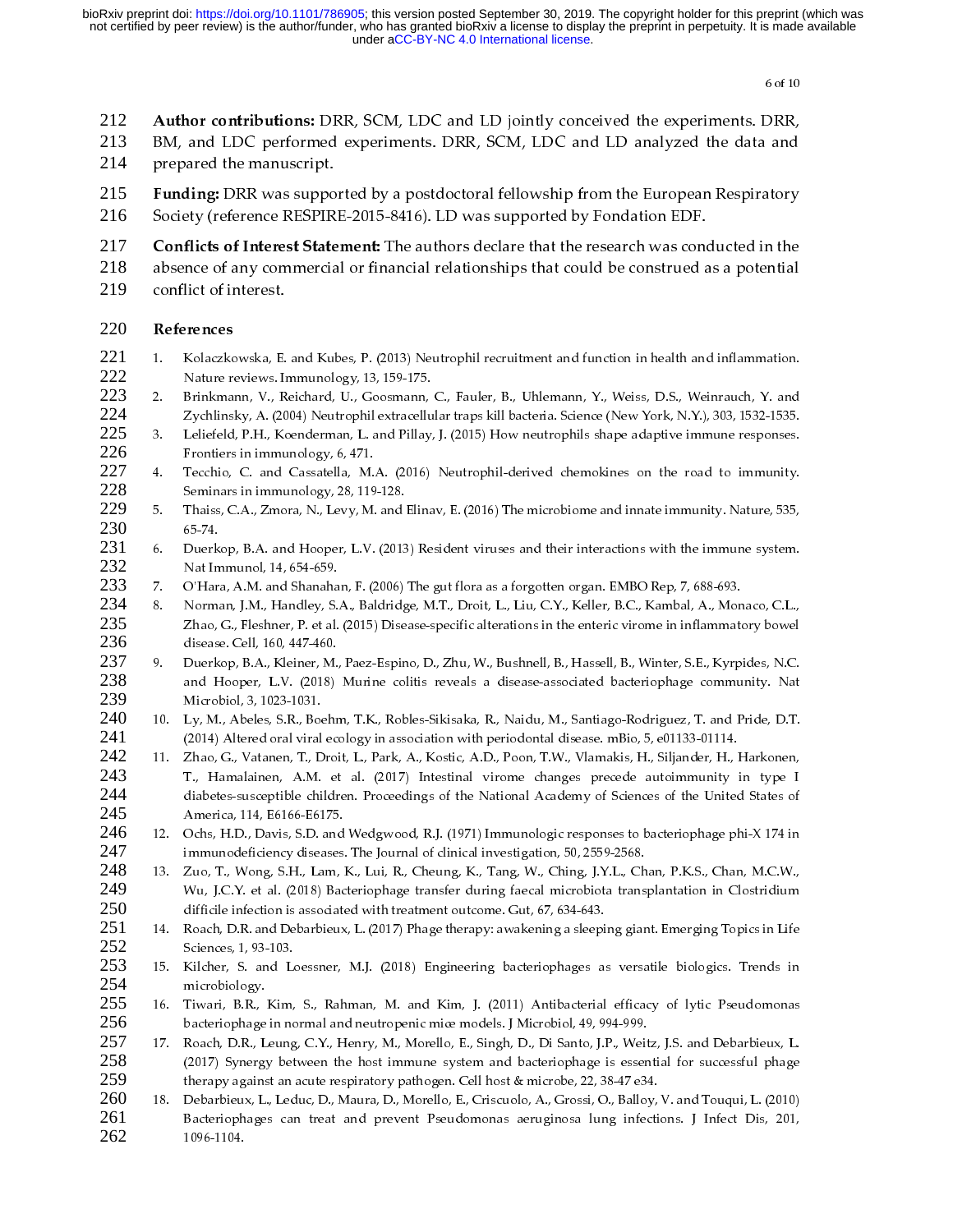- 263 264 265
- 266 267 268
- 269 270 271
- 5. and de Chaisemartin, L. (2017) Human blood monocytes are able to form extracellular traps. Journal of lettocyte biology, 102, 775-761.<br>
20. Borysowski, J., Wierzbicki, P., Kiesowska, D., Korczak-Kowalska, G., Weber-Dabr Election (Fig. 2775-781.<br>
Shoryneski, J. Wierzbicki, P., Klosowska, D., Korzzak-Kowalska, G., Weber-Dabrowska, B. and Gorski, A.<br>
Borysowski, J. Wierzbicki, P., Klosowska, D., Korzzak-Kowalska, G., Weber-Dabrowska, B. and Factory Patter Boysowski, J., Wierzbicki, P., Kl<br>Borysowski, J., Wierzbicki, P., Kl<br>(2010) The effects of T4 and<br>respiratory burst. Viral immuno<br>Przerwa, A., Zimecki, M., Switala-<br>B., Syper, D., Miedzybrodzki, R.<br>and phago (2010) The effects of T4 and A3/R phage preparations on whole-blood monocyte and neutrophil<br>
reperatory burst. Viral immunology, 23, 541-544.<br>
Przerwa, A., Zimecki, M., Switala-Jelen, K., Dabrowska, K., Krawczyk, E., Lucz (2011) The effects of Maximum (1910) The effects of Table and Maximum of Payage preparation but the Preparation Maximum (A), Zimetzk, M, Switted John R, B, Syper, D, Miedzybrodzki, R, and Gorski, A, (2006) Effects of bader Przerwa, A., Zimecki, M., Switala-Jelen, K., Dabrondon, Przerwa, A., Zimecki, M., Switala-Jelen, K., Dabrondon, S., Syper, D., Miedzybrodzki, R. and Gorski, A. (2) and phagocytic functions. Medical microbiology a Miedzybro B., Syper, D., Miedzybrodzki, R. and Gorski, A. (2006) Effects of bacteriophages on free radical production<br>and phagocyit functions. Medical microbiology and immunology, 195, 143-150.<br>Miedzybrodzki, R., Switala-Jelen, K., and phagocytic functions. Medical microbiology and immunology, 195, 143-150.<br>Miedzybrodzki, R. Switala-Jelen, K., Fortuna, W., Weber-Datvovska, B., Przerwa, A.,<br>Miedzybrodzki, R., Switala-Jelen, K., Fortuna, W., Weber-Datv Miedzybrodzki, R., Switala-Jelen, K., Fortuna, W., Weber-Dabrowsk<br>Lusiak-Szelachowska, M., Dabrowska, K., Kurzepa, A., Boratynski, J., Syper, D.e<br>Lusiak-Szelachowska, M., Dabrowska, K., Kurzepa, A., Boratynski, J., Syper, 272 22. Lusiak-Szelachowska, M., Dabrowska, K., Kurzepa, A., Boratynski, J., Syper, D. et al. (2008) Badenophage<br>
preparation inhibition of reactive oxygen species generation by endotoxin-stimulated polymorphonuclear<br>
22. Gala 273 274 275
- 276 277
- preparation inhibition of reactive oxygen species generation by endotoxin-stimulated polymorphonuclear<br>leukocyte Sirus Res, 131, 233-342.<br>Calani, I.E. and Andreakos, E. (2015) Neutrophils in viral infections: Current conce 1<br>
Prediction in LE. and Andreackos, E. (2015) Neutrophils in viral infections: Current concepts and caveats. Journal<br>
Geleukocyte biology, 98, 557-564.<br>
Tumpey, T.M., Chen, S.H., Oakes, J.E. and Lausch, R.N. (1996) Neutro Galani, I.E. and Andreakos, E. (2015<br>of leukocyte biology, 98, 557-564.<br>Tumpey, T.M., Chen, S.H., Oakes, J.<br>replication after herpes simplex vi<br>898-904.<br>Larochelle, B., Flamand, L., Gourde<br>and induces apoptosis in human ne of leukocyte biology, 98, 557-564.<br>
24. Tumpey, T.M., Chen, S.H., Oakes, J.E. and Lausch, R.N. (1996) Neutrophil-mediated suppression of virus<br>
replication dert herpes simplex virus type 1 infection of the murine cornea. J Tumpey, T.M., Chen, S.H., Oakes<br>replication after herpes simplex<br>898-904.<br>Larochelle, B., Flamand, L., Gour<br>and induces apoptosis in human 1<br>Van Belleghem, J.D., Merabishv<br>comparative study of different s<br>Journal of Microb 278 279 280
- 281 282
- Larochel<br>and indu<br>Van Bell<br>compara<br>Journal c<br>Hung, S.<br>infection<br>Mierniki<br>Nowak,<br>inflammuno<br>Gray, R.<br>Paemka,<br>fibrosis.<br>inflams. Van Belleghem, J.D., Merabishvili, M., Vergauwen, B., Lavig comparative study of different strategies for removal of endot<br>Journal of Microbiological Methods, 132, 153-159.<br>Hung, S.L., Chiang, H.H., Wu, C.Y., Hsu, M.J. and 283 284 285
- 286 287
- 25. Interaction after herpes simplex virus type 1 infection of the murine cornea. Journal of virology, 70, 89.904.<br>
26. Larochelle, B., Flamand, L., Gourde, P., Beauchamp, D. and Gosselin, J. (1998) Epstein-Barr virus infe 898-904.<br>
898-904.<br>
898-904.<br>
2017-A Larochelle, B., Flamand, L., Gourde, P., Beauchamp, D. and Gosselin, J. (1998) Epstein-Barr virus infects<br>
and induces apoptosis in human neutrophils. Blood, 92, 291-299.<br>
Van Belleghem 26. Van Belleghen, J.D., Menshishvili, M., Vergauwen, B., Lavigne, R. and Vaneechoutte, M. (2017) A comparative study of different strategies for removal of endotoxins from barechoutte, M. (2017) A comparative study of dif comparative study of different strategies for removal of endotoxins from bacteriophage preparations.<br>
Journal of Microbiological Methods, 132, 153-159.<br>
Hung, S.L., Chiang, H.H., Wu, C.Y., Hsu, M.J. and Chen, Y.T. (2012) E Journal of Microbiological Methods, 132, 153-159.<br>Journal of Microbiological Methods, 132, 153-159.<br>Hung, S.L., Chiang, Y.H., W.L.C.Y., Hau, A.H. Carl Chen, Y.T. (2012) Effects of herpes simplex wirus type 1<br>infection on i Hung, S.L., Chiang, H.H., Wu, C.Y., Hsu, M.J. and<br>infection on immune functions of human neutropl<br>Miernikiewicz, P., Klopot, A., Soluch, R., Szkut<br>Nowak, M., Lecion, D., Kazmierczak, Z. et al. (201<br>inflammation in vivo. Fr infection on immune functions of human neutrophils. Journal of periodontal research, 47, 635.644.<br>
28. Mierrikiewicz, P., Klopuch, A., Soludh, R., Sekub, P., Keska, W., Hodyra-Stefaniak, K., Konopka, A., Newsk, M., Lecton, Miernikiewicz, P., Klopot, A., Soluch, R., Szkuta, P., Keska, W., Hodyra-Stefaniak, K., Konop<br>Nowak, M., Ledon, D., Kazmierczak, Z. et al. (2016) T4 phage tail adhesin Gp12 counteracts LPS-inflammation in vivo. Front Micro 288 289 290
- 291 292
- Nowak, M., Lecion, D., Kazmierczak, Z. et al. (2016) T4 phage tail adhesin Gp12 counteracts LPS-induced<br>inflammation in vivo. From Microbiol, 7, 1112.<br>Papayannopoulos, V. (2018) Neutrophil extracellular traps in immunity a inflammation in vivo. Front Microbiol, 7, 1112.<br>Papayannopoulos, V. (2018) Neutrophil extracellular traps in immunity and disease. Nature reviews.<br>Immunology, 18, 194-147.<br>Gray, R.D., Hardisty, G., Regan, K.H., Smith, M., Papayannopoulos, V. (2018) Neutrophil extra<br>Immunology, 18, 134-147.<br>Gray, R.D., Hardisty, G., Regan, K.H., Smith<br>Paemka, L., McCullagh, B.N. et al. (2018) Delay<br>fibrosis. Thorax, 73, 134-144. 29. Papayan, N. S., 2022. Papayannopolis, V. (2018) Neutrophil extracellular transfer in interviews. N. (2018) Neutrophil extracellular transfer in immunology, 18, 134-147.<br>
Papaka, L., MCCullagh, B.N. et al. (2018) Delaye Cray, R.D., Hardisty, G., Paemka, L., McCullagh, B.<br>Framka, L., McCullagh, B.<br>fibrosis. Thorax, 73, 134-147. 293 20. Franka, L., McCulagh, B.N. et al. (2018) Delayed neutrophil apoptosis enhances NET formation in cystic fibrosis. Thorax, 73, 134-144. 294  $\text{Rip}_2$ . McCullagh, B.N. et al. (2018) Delayed neutrophilic neutrophil apoptosis entrophil apoptosis entrophil apoptosis entrophil apoptosis entrophil apoptosis entrophil apoptosis entrophil apoptosis entrophilical apop 295
- 296
- 297
- 298
- 299
- fibrosis. Thorax, 73, 134-144. 300 Figures
- 301
- 302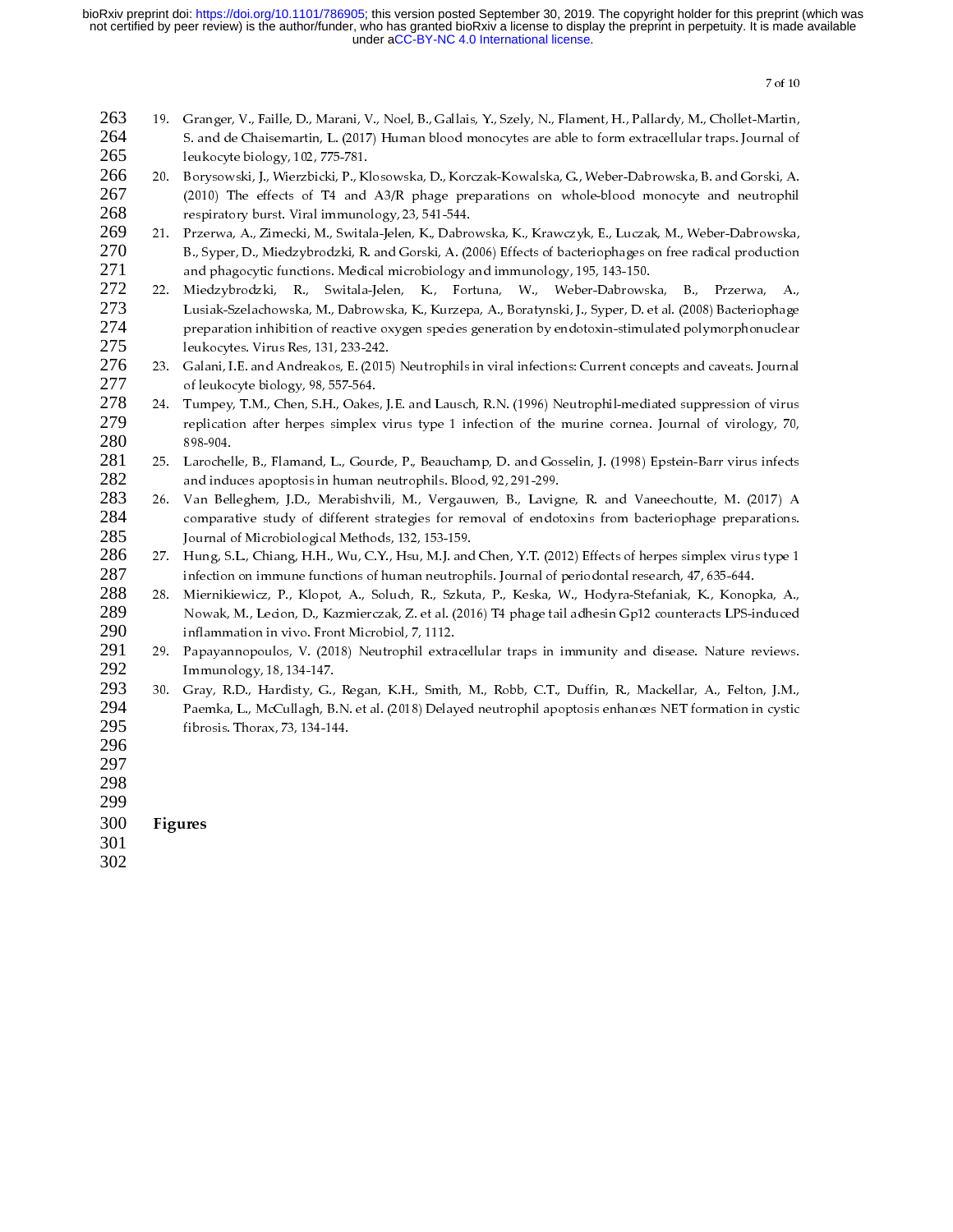

303 304 Figure 1: Resting human neutrophil responses to phage PAK\_P1. Isolated human<br>305 peripheral neutrophils were co-incubated with increasing amounts of purified phages.<br>306 (a&b) Percent of annexin V positive neutrophils 305 **(a&b)** Percent of annexin V positive neutrophils indicative of cell apoptosis after (a) 3h and (b) 18h co-incubation. c) Percent of 7-AAD positive neutrophils indicative of necrosis after co-incubation. d) CD11b expressi 306 (a&b) Percent of annexin V positive neutrophils indicative of cell apoptosis after (a) 3h and<br>307 (b) 18h co-incubation. c) Percent of 7-AAD positive neutrophils indicative of necrosis after<br>308 co-incubation. d) CD11b 307 (b) 18h co-incubation. c) Percent of 7-AAD positive neutrophils indicative of necrosis after co-incubation. d) CD11b expression as mean fluorescence intensity (MFI) after 18 h co-incubation. e) ROS production shown as 308 co-incubation. a) CD11b expression as mean huorescence intensity (MFI) after 18 h<br>co-incubation. e) ROS production shown as luminescence area under curve (AUC) after 40<br>min co-incubation. f) Extracellular DNA release show 309 co-incubation. e) ROS production shown as fuminescence area under curve (AOC) after 40 min co-incubation. f) Extracellular DNA release shown as relative fluorescence units (RFU) after 3 h co-incubation. g) Interleukin 8 ( 310 min co-incubation. f) Extracellular DNA release shown as relative hubrescence units (RFU)<br>after 3 h co-incubation. g) Interleukin 8 (IL-8) secretion after 18 h co-incubation. Data<br>shown as mean +SEM, n= 4-9 per group; \*Kr 311 after 3 h co-incubation. g) Interleukin 8 (IL-9) secretion after 18 h co-incubation. Data<br>shown as mean +SEM, n= 4-9 per group; \*Kruskal-Wallis test p <0.05. 312  $\begin{array}{cccc} \text{S} & \text{S} & \text{S} & \text{S} & \text{S} & \text{S} & \text{S} & \text{S} & \text{S} & \text{S} & \text{S} & \text{S} & \text{S} & \text{S} & \text{S} & \text{S} & \text{S} & \text{S} & \text{S} & \text{S} & \text{S} & \text{S} & \text{S} & \text{S} & \text{S} & \text{S} & \text{S} & \text{S} & \text{S} & \text{S} & \text{S} & \text{S} & \text{S} & \text{S} & \text{S} & \text{$ 313

- 
- 314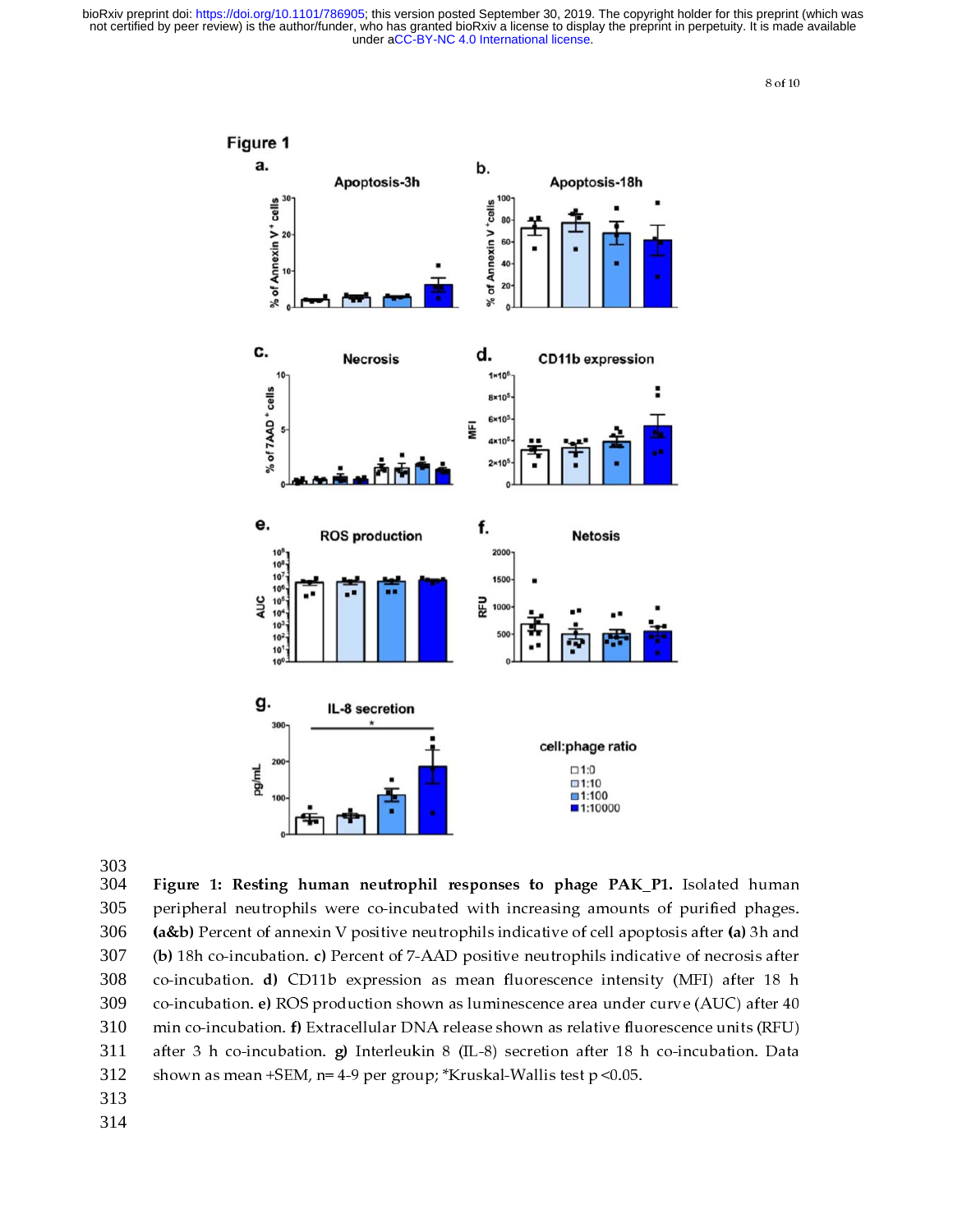

315

316 **Figure 2:** Activated human neutrophil responses to phage PAK\_P1. Isolated human peripheral neutrophils were activated with either fungal glycan (Zymosan), phorbol myristate acetate (PMA), bacterial peptidoglycan (PGN 317 myristate acetate (PMA), bacterial peptidoglycan (PGN), calcium ionophore (A23187), soluble immune complexes (IC) or platelet-activation factor (PAF) and co-incubated with increasing amounts of purified phages. a) Percent 318 soluble immune complexes (IC) or platelet-activation factor (PAF) and co-incubated with increasing amounts of purified phages. a) Percent of pHRodo positive low (5 µg mL<sup>-1)</sup> or high (50 µg mL<sup>-1</sup>) Zymosan stimulated neut 319 increasing amounts of purified phages. **a**) Percent of pHRodo positive low (5  $\mu$ g mL<sup>-1</sup>) or high (50  $\mu$ g mL<sup>-1</sup>) Zymosan stimulated neutrophils after a 90 min co-incubation with phages. **b**) Mildly (PMA) or strongly increasing amounts of purified phages. a) Percent of pHRodo positive low (5  $\mu$ g mL<sup>-1</sup>) or high (50  $\mu$ g mL<sup>-1</sup>) Zymosan stimulated neutrophils after a 90 min co-incubation with phages. **b**) Mildly (PMA) or strongly (Z high (50  $\mu$ g mL<sup>-1</sup>) Zymosan stimulated neutrophils after a 90 min co-incubation with phages. **b)** Mildly (PMA) or strongly (Zymosan) activated neutrophil ROS production shown as luminescence area under curve (AUC) afte 322 phages. b) Mildly (PMA) or strongly (Zymosan) activated neutrophil ROS production<br>shown as luminescence area under curve (AUC) after 40 min co-incubation with phages.<br>(c&d) Strongly (PMA and A23187) (c) or weakly (PAF and 323  $(c\&d)$  Strongly (PMA and A23187) (c) or weakly (PAF and IC) (d) activated neutrophil  $324$  (c&d) Strongly (PMA and A23187) (c) or weakly (PAF and IC) (d) activated neutrophil<br> $324$